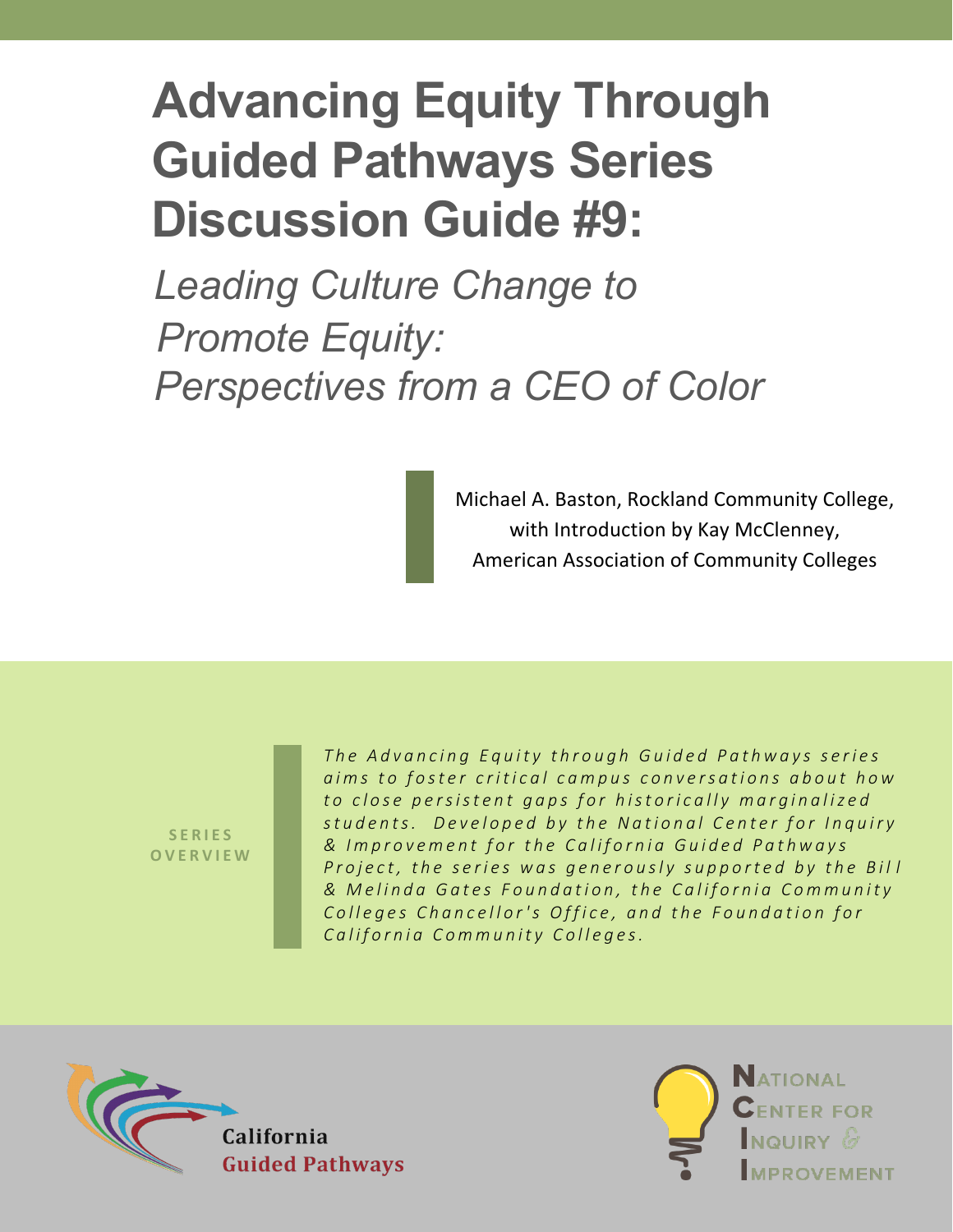## Leading Culture Change to Promote Equity: Perspectives from a CEO of Color

#### Advancing Equity through Guided Pathways | Discussion Guide 9

*By Michael A. Baston, Rockland Community College with Introduction by Kay McClenney, American Association of Community Colleges* 

#### **Introduction**

*Under any set of circumstances, leading an institution in work to attain equity in student outcomes is a task fraught with challenges. Yet, those challenges are different for chief executive officers (CEOs) of color and white CEOs. College leaders of color sometimes report hearing that they "care only about 'their people,''' or that they are angry or embittered, while "their people" may criticize them for doing too little, or even "crossing over to the other side." For white leaders, the criticisms may be that they do not or cannot recognize the pervasiveness of racial injustice and their own unconscious bias; that they attend too little—or too much to inequities embodied in systems, policies, and practices; or that they have appropriated the equity agenda from its rightful advocates. How can leaders lead in this context, particularly as Guided Pathways reforms require particular focus on equity-minded change? We explore both perspectives on this issue in this guide and its companion, Leading Culture Change to Promote Equity: Perspectives from a White CEO (Guide 10).* 

### Recognizing the Blessings and Burdens of Leadership

Three years ago, I became the seventh president in Rockland Community College's 60-year history and the first president of color. To be the first person of color to ascend to any leadership position comes with its blessings and burdens. The blessings include recognition of the unique set of strengths and insights that brings others to put their trust in your leadership. However, the weight of expectations including those of yourself, your people, those who chose you, and those who believe you should not have been chosen—can be a burden that is sometimes hard to bear.

#### How to Use this Guide…

The *Advancing Equity through Guided Pathways* series aims to foster critical campus conversations about increasing student equity under a Guided Pathways umbrella. Institutional redesign teams can…

- Read the introductory framing on creating student connection and belonging upon college entry
- Use the discussion questions to facilitate conversations related to planning and action
- Conduct the research tasks to help better understand your students' experience of this topic

Some guides, including this resource, address issues in the student experience aligned to the stages of the Completion by Design [Loss/Momentum](https://www.completionbydesign.org/s/cbd-lmf) Framework, while others address issues of culture and leadership. Across all guides, authors bring their own unique perspectives on and approach to the issue. No guide is intended as the definitive word on its topic.

For related content, discussion questions, and research tasks, review *Fostering Faculty Diversity* (Guide 8) and *Leading Culture Change to Promote Equity: Perspectives from a White CEO* (Guide 10)*.*

For all guides and additional information on the series, visit http://www.ncii-improve.com/.

*Leading Culture Change to Promote Equity: Perspectives from a CEO of Color (Discussion Guide 9*) | p. 1 National Center for Inquiry & Improvement for the California Guided Pathways Project | Spring 2020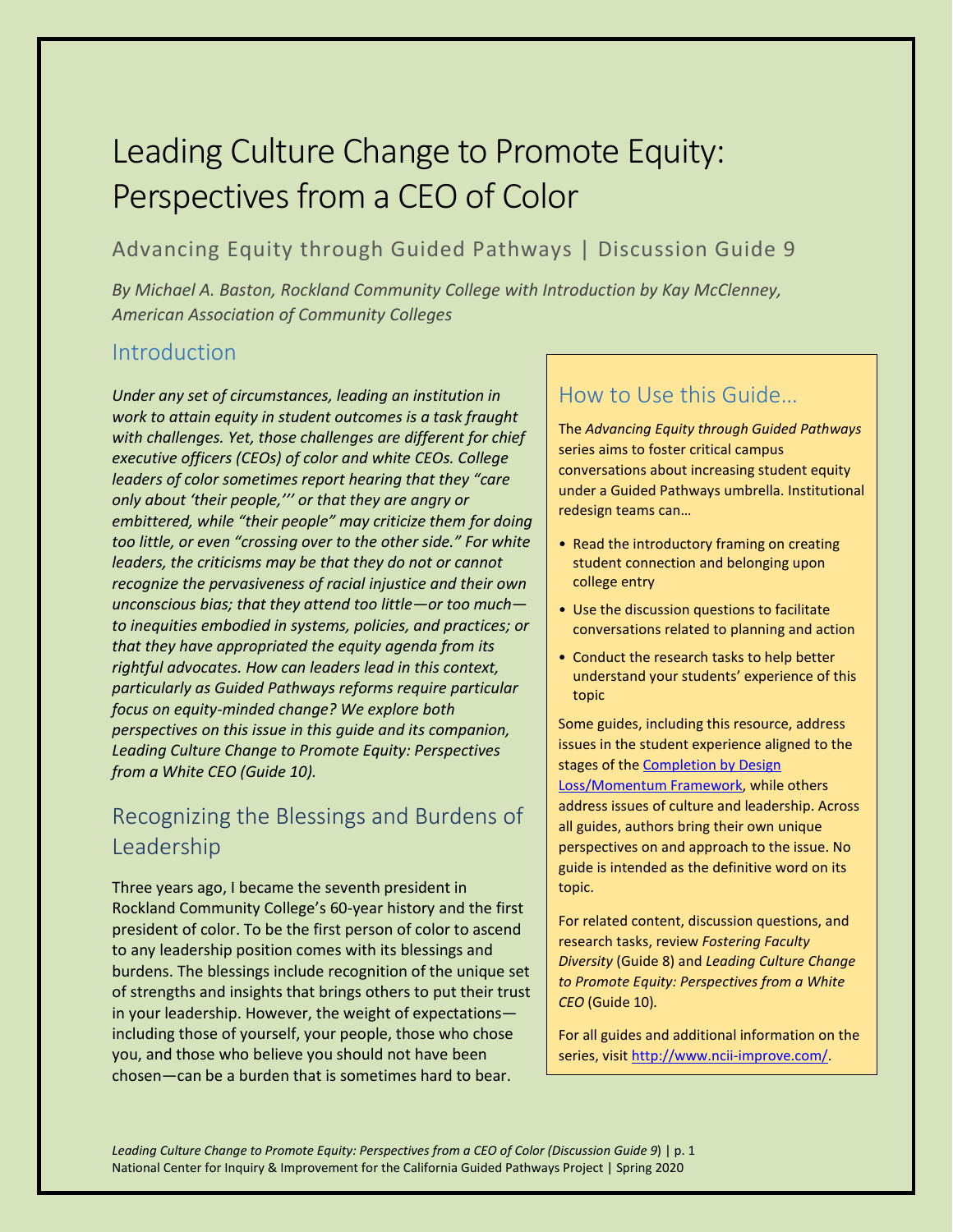The insights shared below about my journey must be viewed through the prism of context. The most important things to remember as a leader of color, particularly if attention to equity has been benignly neglected on your campus, are these: (1) know who you are, (2) know why you are there, and (3) help others become the best version of themselves.

#### Using the Lessons of Your Lived Experience

One might hope that by 2020, the phrase "first CEO of color" would be arcane, or that addressing equity as a cultural change imperative would be unnecessary. Sadly, the necessity persists, given structures and systems that, whether intentionally or inadvertently, create an opportunity caste system.

The limited scale of efforts to diversify the leadership pipeline in higher education leave many who have potential with few opportunities to advance. The few CEOs and vice presidents of color on our campuses often carry with them the scars of hazing they endured while trying to convince hiring committee members who rarely looked like them that they could "fit in" to "how things work around here." I too carry those scars. However, it is important to use the lessons of lived experiences to speak authentically about the need to bring diverse people to the leadership table in a meaningful effort to destroy the opportunity caste system that organizations are typically structured to reinforce.

#### Dwelling in Duality

Most leaders of color come to understand that dwelling in the duality of culture and organizational leadership is more art than science. When you are hired, it is not because people want you to tell them that they are broken and need to be fixed. They want to know that you are going to help them become the best version of themselves.

Consider the enormous changes occurring in the society, communities, and the workplace and the implications for a college's value proposition. While these changes are dramatic, the ways many colleges operate have not evolved in decades. For example, today's student population at Rockland includes 52% students of color, double the number from 30 years ago. In those intervening years, the students, their needs, and the community changed, but the college did not transform with them. As you could imagine, a young man of color with an equity-informed vision as president was a cause for pause by many, particularly for the severely change averse. Not only was I bringing a different cultural perspective but a different generational perspective as well.

#### Doing What Must Be Done

As a CEO of color tasked with leading cultural change focused on equity, you must be smart, strategic, and steadfast.

You would not be serving in the role if you were not intellectually capable. However, being smart in this work requires sharpened emotional intelligence to complement intellect. You must know yourself and others' perceptions of you. You must genuinely know those around you. You must establish yourself as worthy to be followed because you listen, not just speak.

Further, you must be strategic. You must understand how to use existing institutional structures, symbols, and stories to advance the cause of leading equitable culture change. I used institutional data

*Leading Culture Change to Promote Equity: Perspectives from a CEO of Color (Discussion Guide 9*) | p. 2 National Center for Inquiry & Improvement for the California Guided Pathways Project | Spring 2020